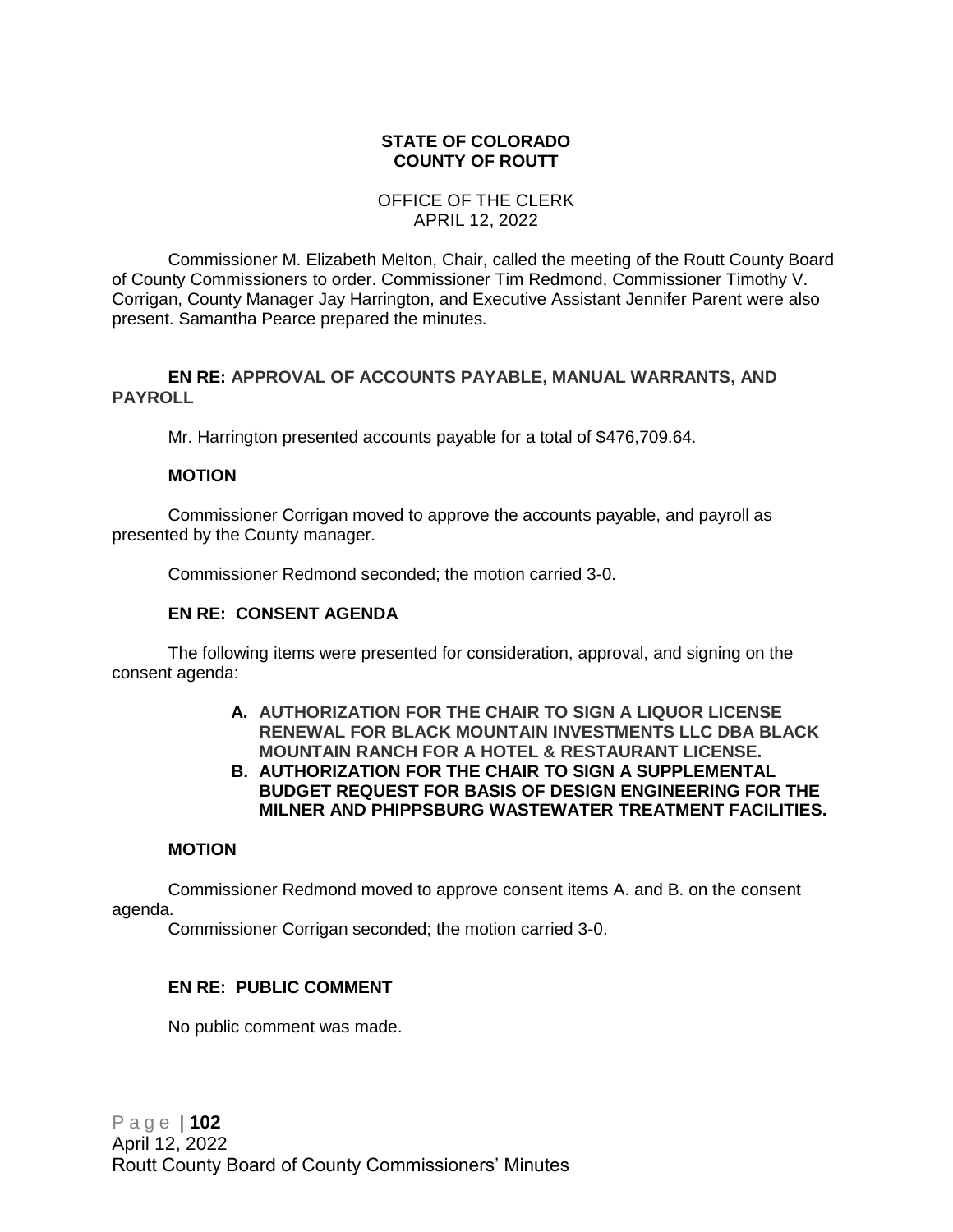#### **EN RE: HUMAN RESOURCES**

Kathy Nelson, Director presented to the Board a consideration to approve the Yampa Valley Regional Airport (YVRA) Shuttle Bus Driver Hourly Wage.

The primary responsibilities of this role include providing CDL shuttle bus transportation for airport passengers between the Yampa Valley Regional Airport and local stops. This is a safety and service-oriented role that includes maintaining safe and reliable transportation for YVRA passengers and their luggage. This position works an irregular and as-needed schedule that may include nights, days, weekends, and holidays as necessary.

The proposed wage is \$40/hr. This position is unique and is not benchmarked against a regular full-time shuttle bus driver due to the irregular work schedule. Individuals in this role will operate on an on-call basis. Hours worked will be due unexpected transportation needs at the airport (e.g. flight cancellations and flight delays) where other transportation to and from local lodging and establishments is unavailable.

The County Manager has reviewed this request and approved placing this request on the agenda for consideration and approval.

The Commissioners asked clarifying questions on liability issues. Kevin Booth, Airport director answered alleviating concerns.

#### **MOTION**

Commissioner Corrigan moved to approve the YVRA Shuttle Bus Driver Wage noting that a supplemental budget may be needed

Commissioner Redmond seconded; the motion carried 3-0.

#### **EN RE: YAMPA VALLEY REGIONAL AIRPORT**

Kevin Booth, Director presented to the Board a consideration for approval and authorization for the Chair to sign Amendment 16 to Professional Services Agreement between Routt County and Mead & Hunt for FY 2022 in support of the Terminal Plan (TAP) Project.

This AIP-funded Terminal Area Plan (TAP) is being completed under the same grant as the General Aviation (GA) Development Planning Project. The FAA will fund the planning effort for the TAP, and the probable cost for construction will be included as part of the plan through the FAA Airport Improvement Program (AIP) eligibility study.

This amendment covers Mead & Hunt's fees for project management and organization, background information, inventory, environmental and sustainability considerations, forecasts of aviation activity, facilities programming, terminal area and terminal building concept alternatives, airport layout plan update, financial implementation plan, public outreach, and documentation.

The Terminal Area Plan (TAP) with ALP update for the Airport will accommodate recent and expected future enplanement growth and enhance the Airport experience for Yampa Valley passengers. The project will include facilities programming to determine appropriate sizes for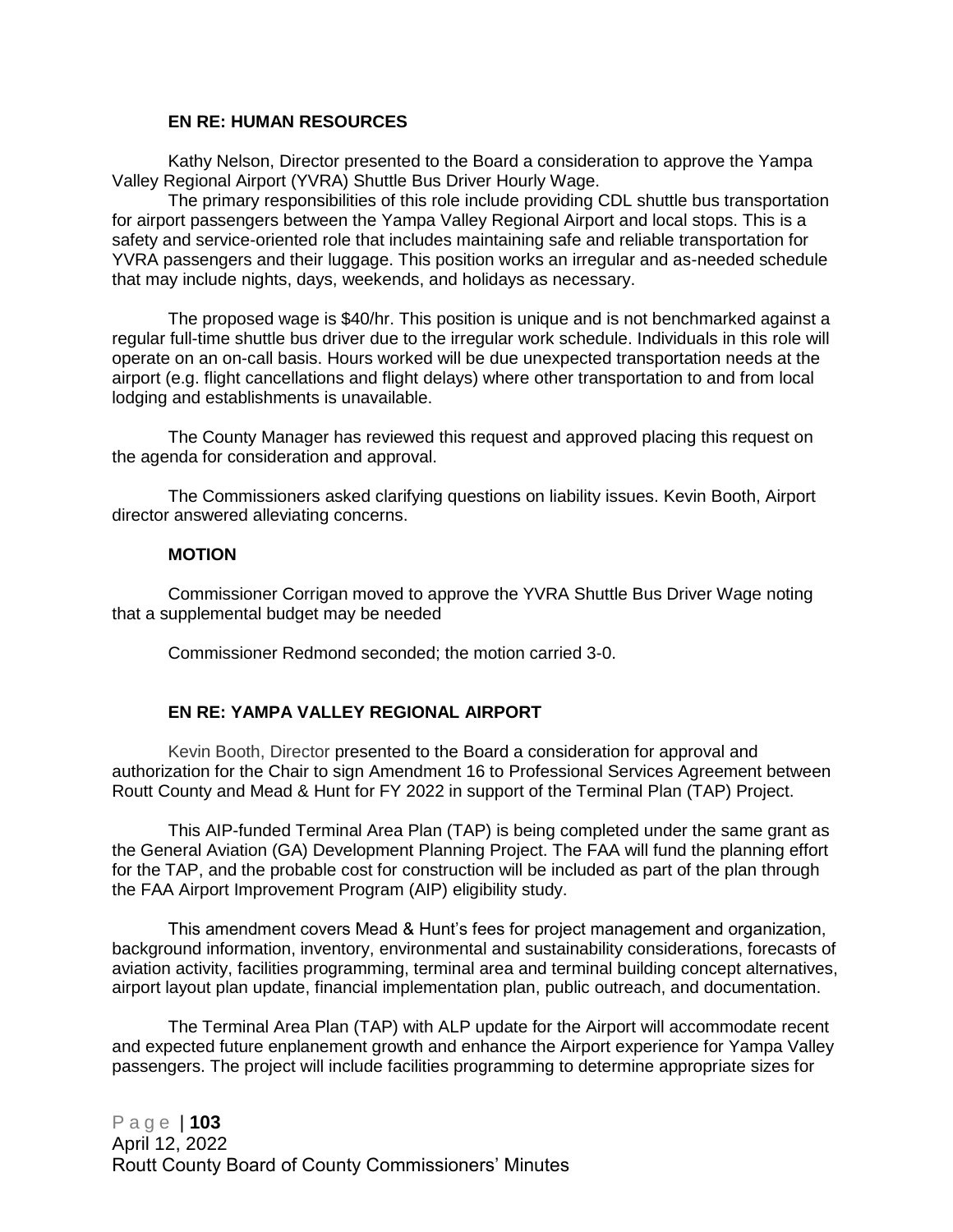terminal building components, aircraft and automobile parking, ground service equipment (GSE) storage, and other airport facility needs that are quantifiable.

#### **MOTION**

Commissioner Redmond moved to approve and authorize the Chair to sign Amendment 16 to Professional Services Agreement between Routt County and Mead & Hunt for FY 2022 in support of the Terminal Area Plan (TAP) Project.

Commissioner Corrigan seconded; the motion carried 3-0.

#### **EN RE: EMERGENCY MANAGEMENT**

#### **ROUTT COUNTY TYPE 4 IMT PARTICIPATION INCENTIVE**

David DeMorat, Emergency Operations Director presented to the Board a consideration to approve the Emergency Operation Director's approval to use Emergency Operations Management training and education budget and emergency spending authority to reimburse County employees for time spent when activated for the Emergency Operations Center (EOC) or Incident Management Teams (IMT), or reimburse other jurisdictions providing employees that commit to being committed and trained members of EOC and IMT.

Routt County OEM has been trying to develop a Type 4 Incident Management Team (IMT) for several years. The most significant challenge has been getting a commitment of personnel to support this team. While individuals are willing to help when an emergency situation occurs, they are not properly trained to be effective their emergency roles. A Routt County Type 4 IMT will provide a better emergency response capability for emergencies that require more than a single agency response.

Additionally, a Routt County Type 4 IMT can provide personnel to become part of a regional Type 3 IMT, which is more cost effective than having to request a federal Type 2 IMT. This proposal is to provide incentive to Routt County and municipal government employees for them to commit approximately 84 hours per year, which will include emergency plan review and update, training, exercises, and real-world events.

These employees would continue to receive their regular wages during activations, paid by their employers, as well as special pay of \$20/hr during activations. Routt County would reimburse the employer this special pay during activations. Mr. DeMorat's goal is to recruit approx. 27 non-first responders to serve in the following positions: Planning Section Chief, Situation Unit Lead, Resource Management Unit, Logistics Section Chief, Finance/Administration Section Chief, Public Information Officer, and Volunteer and Donations Coordinator.

Mr. DeMorat received several emails from residents of Routt County volunteering to support, but is unable to identify how they could be paid for their training and work, and having some employees be reimbursed for their time and others providing services without reimbursement would be untenable.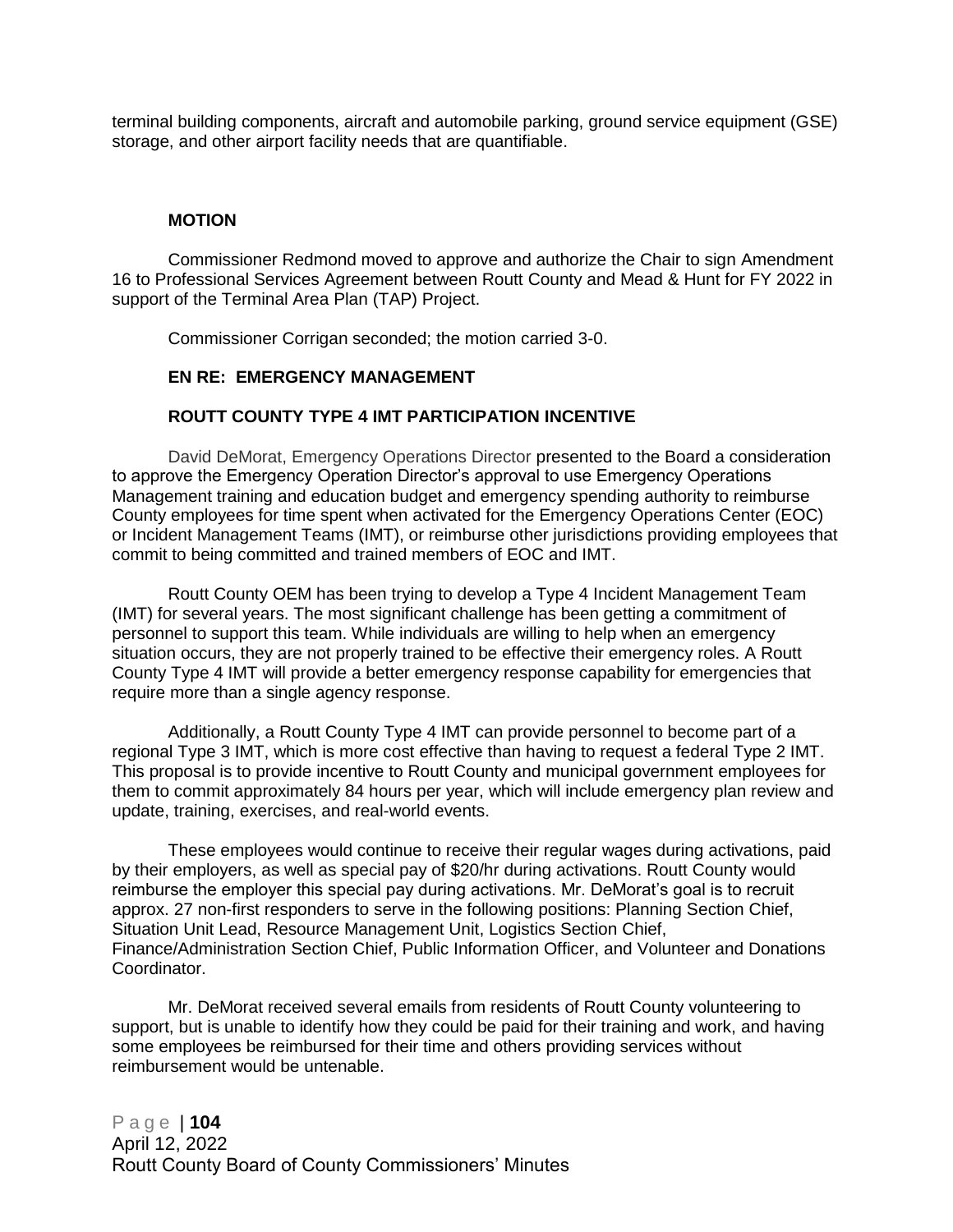The County could continue to rely and encourage Routt County Department Heads and municipal government leadership to provide personnel to perform these functions. However, OEM has not been successful in this effort over the last three years when it began formulating the IMT.

The Commissioners held brief discussion and asked Mr. DeMorat clarifying questions on implementing the new program to better grasp the ending image. After Mr. DeMorat answered the Commissioners were in agreement to implement.

#### **MOTION**

Commissioner Corrigan moved to approve the Emergency Operations Director's Approval to use OEM training and education budget and emergency spending authority to reimburse County employees for time spent when activated for the EOC or IM noting that a supplemental budget may be needed.

Commissioner Redmond seconded; the motion carried 3-0.

#### **INTERGOVERNMENTAL AGREEMENT FOR THE PROVISION OF RADIO EQUIPMENT MAINTENANCE AND REPAIR SERVICES**

Jim Cullen, Communications Center Manager presented to the Board consideration to approve the updated Inter Governmental Agreement (IGA) for the Provision of Radio Equipment Maintenance and Repair Services.

In 2012, the current vendor servicing the Routt County Communications radio maintenance service ceased operations leaving the County to find another vendor. After a few years of not being successful in finding a reliable source for this need, the Communications Department created the Radio Technician position in 2016. Also at that time the Department created the IGA for Radio Maintenance Services for the user agencies in the County. Some of the agencies signed onto the agreement and others found other vendors to fill the need.

Since then the needs of the agencies and the technology has changed and it has been determined that the agreement needs to be updated. The Center Manager and Equipment Technician is aiming to fine tune the details and the pricing of the agreement and the expectations of the services provided.

# **MOTION**

Commissioner Corrigan moved to approve and authorize the Chair to sign an updated IGA for the Provision of Radio Equipment Maintenance and Repair Services dated 4/12/2022.

Commissioner Redmond seconded; the motion carried 3-0.

#### **RESOLUTION TO PROCLAIM APRIL 10-16 2022 NATIONAL TELECOMMUNICATORS WEEK**

Mr. Cullen presented to the Board a consideration to adopt a resolution proclaiming the week of April 11th -16<sup>th</sup>, 2022 as Routt County Public Safety Telecommunicators Week.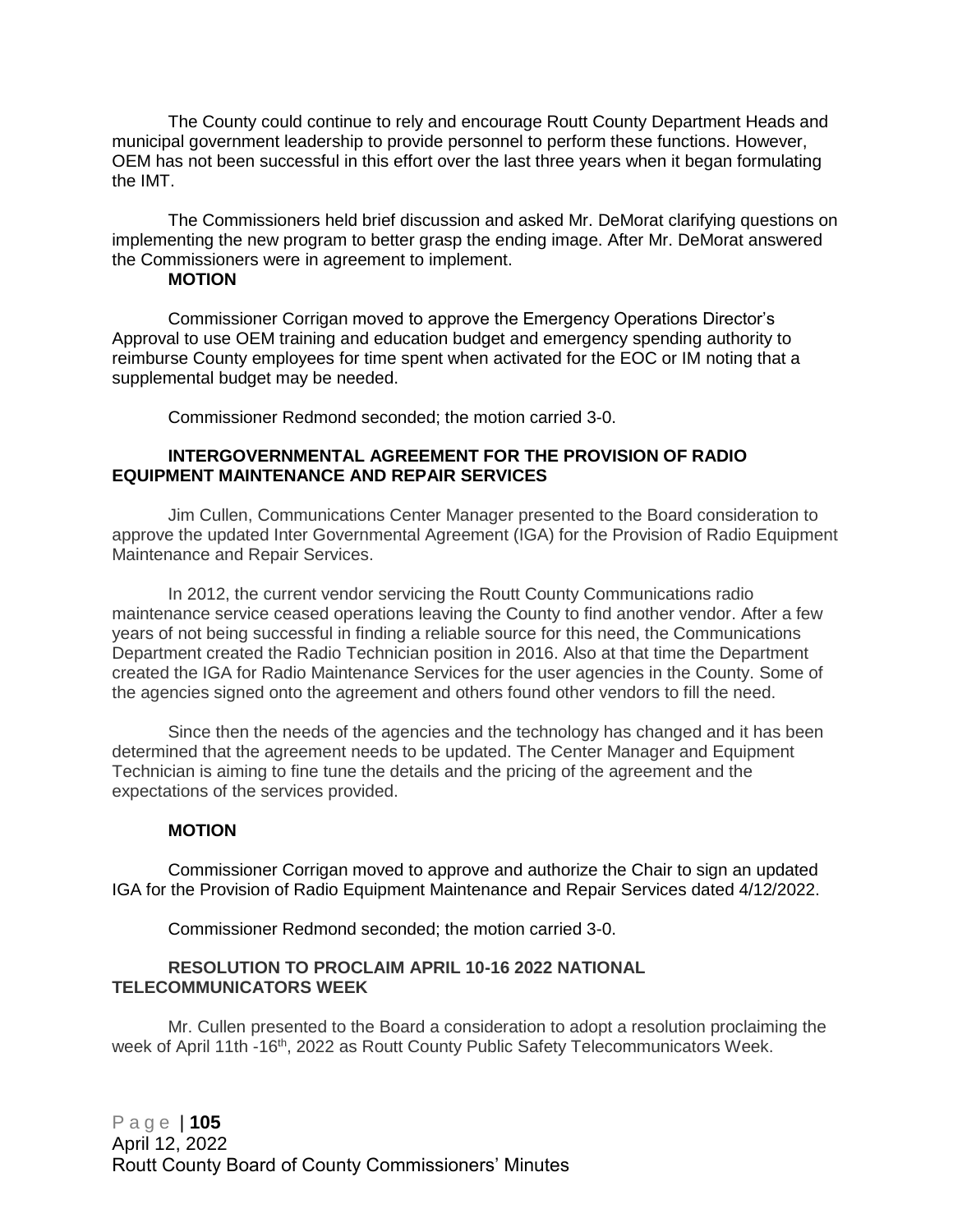APCO International sets aside the second full week of April to honor the many Telecommunicator professionals who aid in providing 9-1-1 emergency assistance to citizens everywhere. Every week hundreds of Routt County residents depend on the skill, expertise and commitment of our dispatchers who help save lives by responding to emergency calls, dispatching emergency professionals and equipment and providing moral support to citizens in distress. Rapid response, poised under pressure, aid with compassion in times of distress and critical decision-making within seconds are a few of the vital attributes of your team.

Telecommunicators provide the vital link by communicating accurate information from the citizens to the Law, Fire and emergency services and monitoring their activities by radio to ensure their safety.

#### **MOTION**

Commissioner Redmond moved to approve and authorize the Chair to sign resolution number 2022-023, a resolution proclaiming April 10-16, 2022 as National Telecommunicators Week in Routt County.

Commissioner Corrigan seconded; the motion carried 3-0.

# **EN RE: ROUTT COUNTY MUSEUMS AND HERITAGE FUND ADVISORY BOARD**

Peter Wither, Chair presented to the Board a Consideration of the approval of the recommendation of the Museum & Heritage Advisory Board and accept the museum entities' 2021 financials and the 2022 budgets.

The Museum & Heritage Advisory Board (MAHFAB) met on January 25, 2022 to review the 2021 financials and the 2022 budgets of the museum entities.

Through Resolution 2003-060, the Museum and Heritage Fund was created. This voterapproved fund authorized the imposition of a county-wide mill levy of .30 mill. The funding is distributed the following way:

- 3% is allocated to administration, incl. funds for Historic Preservation Board. Any funds not utilized on any given year are then part of the Capacity Building Grant Fund.
- Capacity Building Grant Fund received 10% of the proceeds of the mill. These grant funds are awarded twice a year (April & October) to the 6 entities eligible: Hahn's Peak Area Historical Society, Hayden Heritage Center, Historic Routt County, Historical Society of Oak Creek & Phippsburg, Tread of Pioneers Museum, and Yampa-Egeria. These entities can also sponsor other entities' projects but remain the fiscal agent.
- Historic Routt County receives 10% of the revenue generated by the mill.

The remainder of the revenues are allocated to the other 5 entities based on fraction equal to the assessed valuation within their respective district divided by the total assessed valuation of Routt County:

- Yampa Fund District
- West Routt Fund District
- North Routt Fund District

P a g e | **106** April 12, 2022 Routt County Board of County Commissioners' Minutes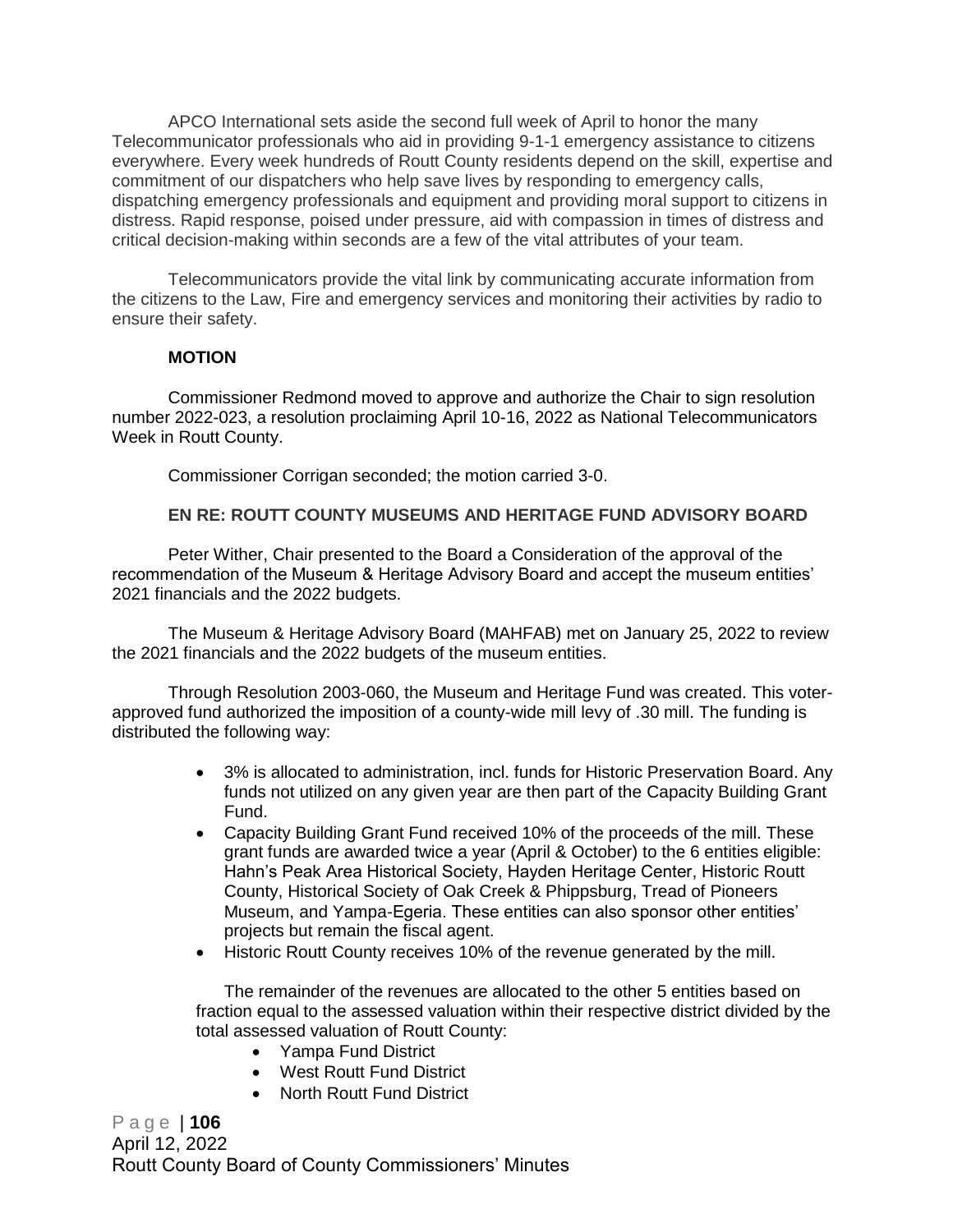- Steamboat Springs Fund District
- Oak Creek/Phippsburg Fund District

#### **MOTION**

Commissioner Corrigan moved to accept the recommendation of the Museum & Heritage Advisory Board and accept the museum entities' 2021 financials and the 2022 budgets, as presented.

Commissioner Redmond seconded; the motion carried 3-0.

#### **EN RE: PURCHASING**

# **RFP 756 HERBICIDES 2022 PURCHASE**

Julie Kennedy, Purchasing Agent presented to the Board a consideration to approve the purchase and authorize the County Manager to electronically sign the purchase order to Snyder & Counts Feed, Seed and Supply, Inc. in the amount of \$40,987.50.

Ms. Kennedy published RFP 756 Herbicides Purchase 2022 and sent out the RFP directly to six vendors and received four proposals. Snyder & Counts Feed, Seed and Supply, Inc. is the lowest proposal and they have provided great service to the County in the past. Ms. Kennedy recommends this vendor for purchase as they guarantee their pricing throughout the 2022 weed control season if additional product is required and due to their proximity to Routt County.

# **MOTION**

Commissioner Redmond moved to approve the purchase and authorize the County Manager to electronically sign the purchase order to Snyder & Counts Feed, Seed and Supply, Inc. in the amount of \$40,987.50.

Commissioner Corrigan seconded; the motion carried 3-0.

# **RFP 736 SECURITY SYSTEM INTEGRATOR APPROVAL REQUEST**

Ms. Kennedy presented to the Board a consideration to approve the award for RFP 736 Security System Integrator to TeamLINX LLLP, authorize the Chair sign the Notice of Award, and authorize the County Manager to electronically sign the Purchase Order in the amount not to exceed \$425,850.91.

Ms. Kennedy issued RFP 638 Security Assessment of the Routt County Historic Court house and Annex in March, 2019. Due to COVID19, the second RFQP724 Security Design Consultant was not issued until June, 2021. In that time, the County began design and construction of the new Health and Human Services (HHS) Building that broadened the scope of the project.

In December, 2021 Ms. Kennedy sent out RFP 736 Security System Integrator for the third and final phase of the project to include purchase and installation of the standardized security system for all three buildings, working with the design consultant and Owner's Rep. Ms.

P a g e | **107** April 12, 2022 Routt County Board of County Commissioners' Minutes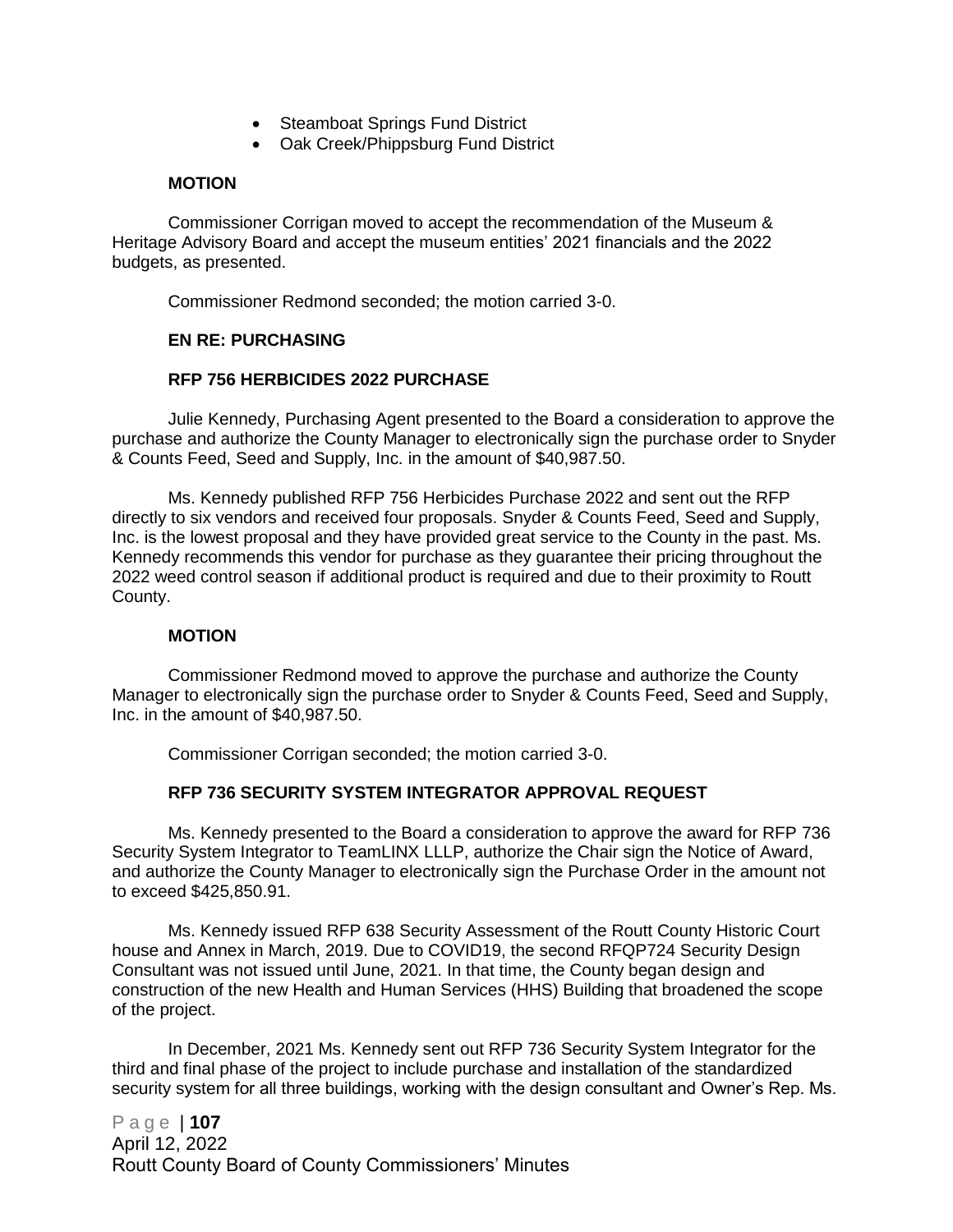Kennedy feels confident that the best system and integrator to facilitate the County's desire to improve employee security while maintaining "open" campus for constituents to conduct day-today business was selected.

# **MOTION**

Commissioner Corrigan moved to approve the award for RFP 736 Security System Integrator to TeamLINX LLLP, authorize the Chair sign the Notice of Award, and authorize the County Manager to electronically sign the Purchase Order in the amount not to exceed \$425,850.91 noting that a supplemental budget may be needed.

Commissioner Redmond seconded; the motion carried 3-0.

# **EN RE: HUMAN RESOURCES**

Kathy Nelson, Director presented to the Board a Request to Hire the Deputy Clerk Motor Vehicle position at Step 9.

The Routt County Clerk, Jenny Thomas is requesting to re-hire Valerie Moira Da Silva at Step 9 of the Deputy Clerk Motor Vehicle pay scale. Ms. DaSilva would bring over 15 years of customer service experience, excellent computer skills, managerial skills as well as the experience and knowledge she gained while previously employed in our Motor Vehicle department. During her time in the Clerk's office she completed all of the necessary Learning Management System training required to facilitate Motor Vehicle transactions. This training is a 3 month program that is both online and live taught online classes. Ms. DaSilva left six months ago to move to the Eastern Slope of Colorado for her husband's job. Ms. DaSilva is in the process of moving back. Step 9 would be reflective of her experience and skillset required to operate within the office as well as bring her to the salary she received when she left.

The County Manager has reviewed this request, approved Step 3, and recommended placing the approval of Step 9 on the agenda for consideration for approval.

#### **MOTION**

Commissioner Redmond moved to approve the request to hire the Deputy Clerk Motor Vehicle position at Step 9.

Commissioner Corrigan seconded; the motion carried 3-0.

No further business coming before the Board, same adjourned sine die.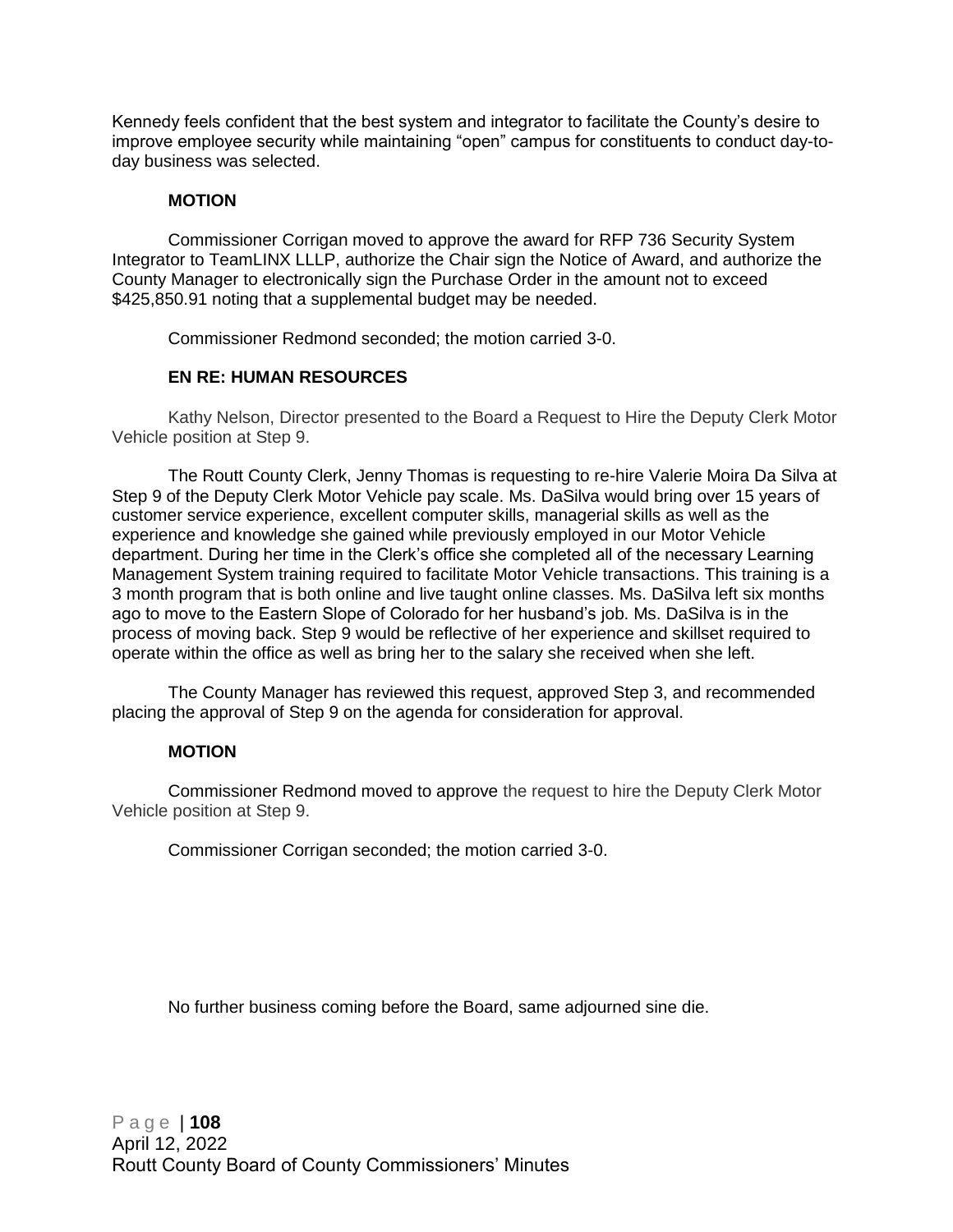$U$ *Jenny L. Thomas*, Clerk and Recorder M. Elizabeth Melton, Chair

Jenny L. Thomas, Clerk and Recorder Muslem Communication, Chair



 $\sqcup$ ull J, ZUZZ Date

P a g e | **109** April 12, 2022 Routt County Board of County Commissioners' Minutes